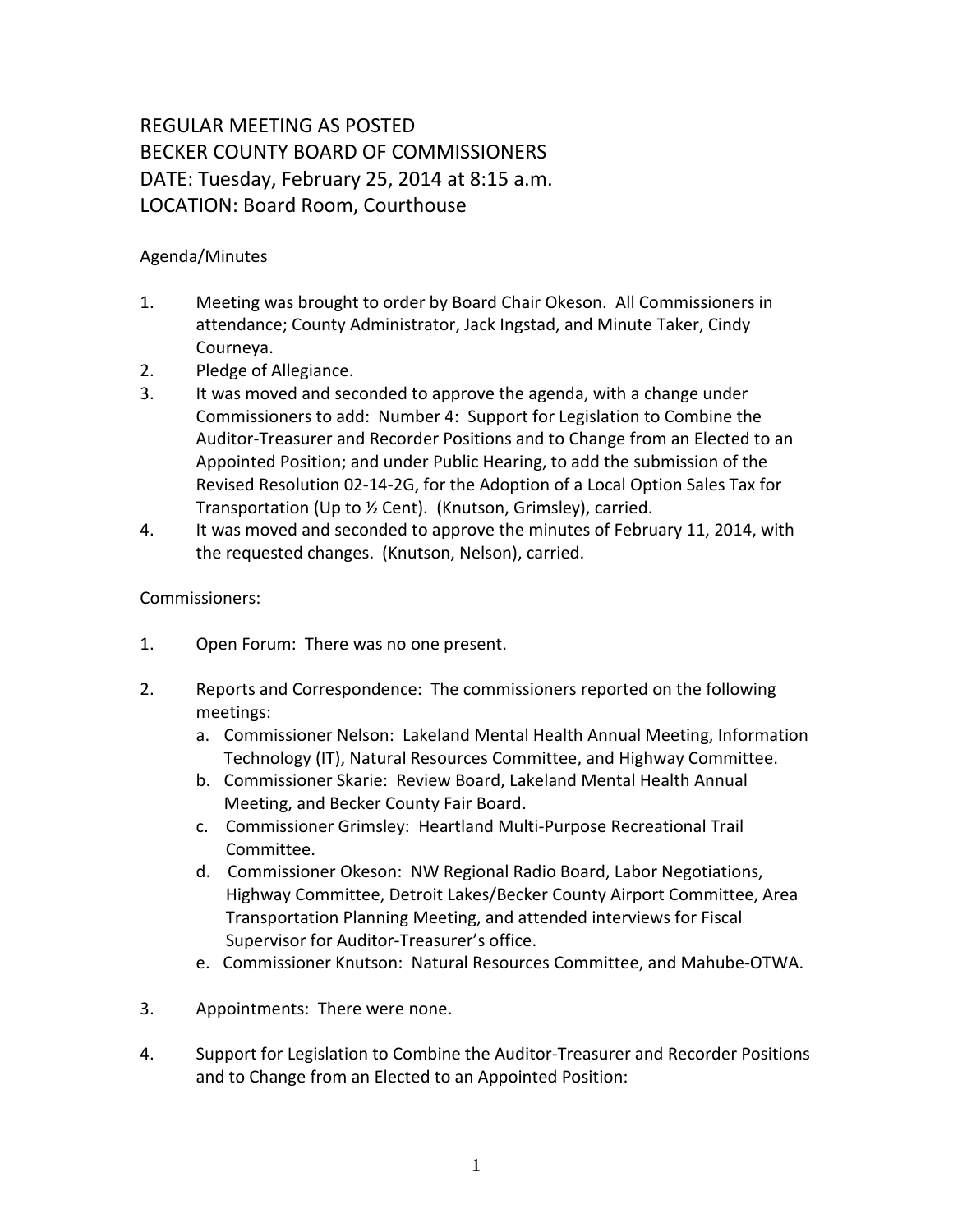- a. It was moved and seconded to approve Resolution 02-14-2J, to support legislation to combine the Auditor-Treasurer and Recorder positions, and to make the new position appointed, effective at the end of the current terms, and with the positions not open for candidate filling in 2014. (Grimsley, Skarie), carried.
- 5. Commissioner Nelson suggested changing the regular board meetings to the first and third Tuesdays of the month, beginning with next year, to be consistent with other counties and in order to avoid overlap with other public meetings.

Finance Committee: Ryan Tangen presented:

- 1. It was moved and seconded to approve the regular claims, over-90 day claims, additional claim, and Auditor's Warrants:
	- a. Over-90 Day Claims:
		- i. Northern Lights USA in the amount of \$134.02.
		- ii. Sanford in the amount of \$1,374.00 due to medical billing process for Sheriff's Department.
	- b. Additional Claim:
		- i. Commissioner Okeson in the amount of \$1,842.40.
	- c. Auditor's Warrants (Tuesday Bills):
		- i. 02/12/2014 in the amount of \$562,827.09
		- ii. 02/13/2014 in the amount of \$981.00
		- iii. 02/20/2014 in the amount of \$50,199.45
		- iv. 02/21/2014 in the amount of \$109.52

(Grimsley, Knutson), carried.

- 2. It was moved and seconded to approve a Band and Grade change for the head position in Collections/Elections in the Auditor-Treasurer's office, from B-2-5 to B-3-1. (Grimsley, Skarie), carried. It was noted that the position has been reviewed and the Review Board approved the band and grade change, as stated above.
- 3. It was moved and seconded to approve the payment to Implementation Specialists in the amount of \$2,829.40, for sales tax on the seven change orders previously approved. (Knutson, Nelson), carried.
- 4. Planning and Zoning is requesting an increase in per diems and it was recommended to approve, when presented, all non-commissioner committee per diems at \$50. Discussion was held and it was clarified that these per diems are for County operated committees only.
- 5. It was moved and seconded to approve Resolution 02-14-2C, to support the capital improvement grant applications by ULTRA, Northwoods Trail Reapers, Wolf Pack, and Midnight Riders snowmobile clubs in 2014, as approved by the County Administrator, and to approve the acceptance of these grants if awarded, in order that the respective club can proceed with the approved project, with the improvement completed for the next operating season. (Knutson, Grimsley), carried.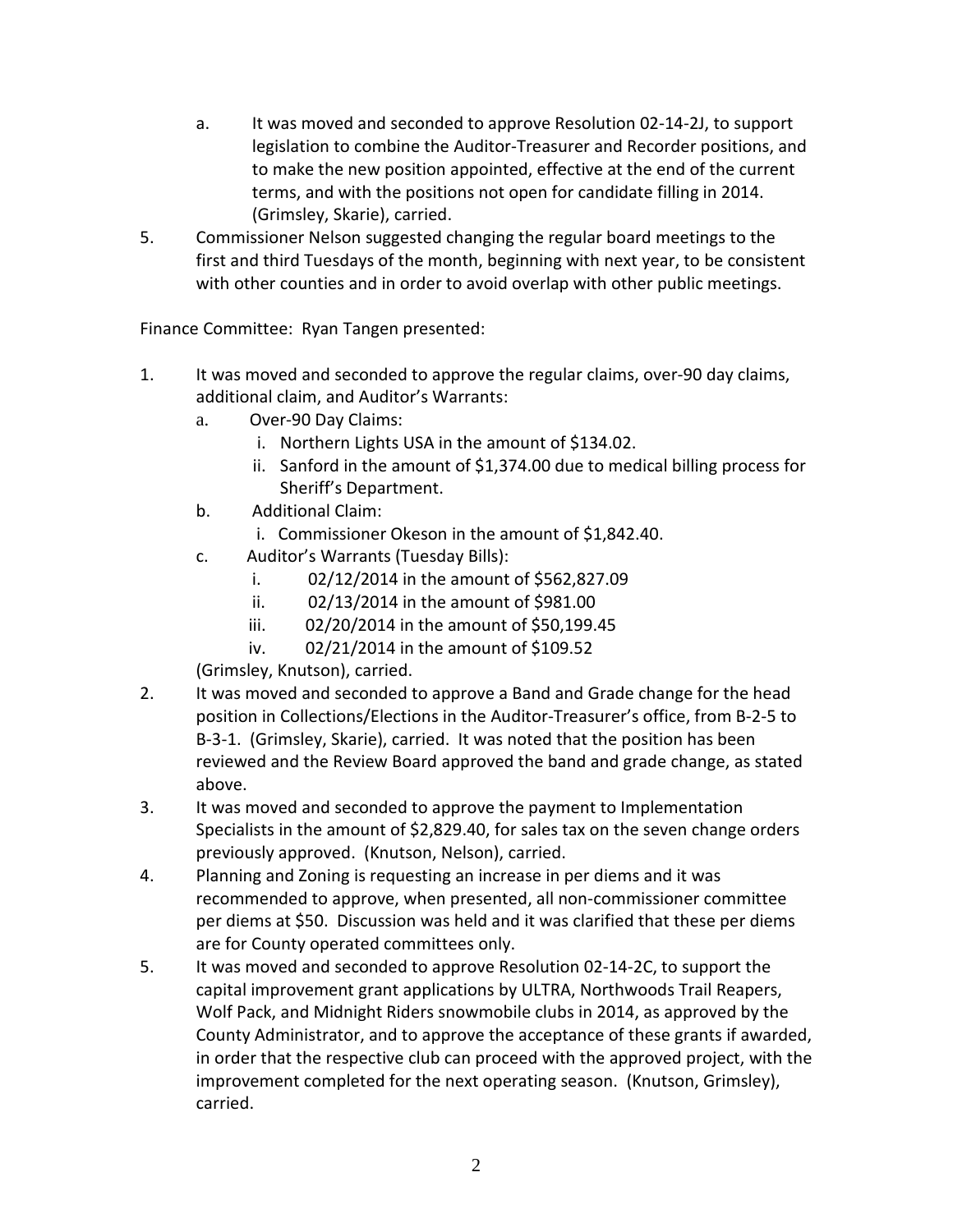- 6. It was moved and seconded to approve Resolution 02-14-2D, to support the snowmobile equipment grant applications by Northwoods Trail Reapers and ULTRA Snowmobile Clubs, as outlined in said resolution, and to authorize the County Administrator, Jack Ingstad, to act as the fiscal agent for this project, on behalf of Becker County. (Knutson, Grimsley), carried.
- 7. It was moved and seconded to approve Resolution 02-14-2K, to authorize a Heartland Trail Routing/Feasibility Study from Park Rapids to Navillus Road/Smoky Hills be conducted, and for Becker County to provide for administration of the grant and to pay for consulting services up to \$8,500, and upon project completion, to seek reimbursement of grant funds from the Partnership4Health, West Central Initiative, and Headwaters Regional Development Commission and Itasca Tour, and to authorize that Guy Fischer, EDA/Parks and Recreation Coordinator be designated as the contact person to facilitate the project, on behalf of Becker County. (Grimsley, Skarie), carried.
- 8. It was moved and seconded to approve an additional claim to Larson Companies for the Highway Department, in the amount of \$892.46, due to an incorrect payment made in December. (Knutson, Grimsley), carried.

State of MN-Department of Natural Resources (DNR) and Bad Medicine Lake Area Foundation: State Aquatic Management Area (AMA) Requisition:

- 1. Ray Vlasak, Chairman of the Bad Medicine Lake Area Foundation Advisory Committee and Project Manager of the Conservation Partners Legacy Grant for the Bad Medicine Lake AMA, and Mandy Erickson from MN DNR Fisheries in Detroit Lakes presented the request to acquire Lake Parcel 12-0068-000 from the Paul J. and Eleanor Christiansen Family on Bad Medicine Lake, in Section 8 of Forest Township, for the purpose of establishing an Aquatic Management Area. It was noted that the Bad Medicine Lake Area Foundation, in conjunction with West Central Initiative has received a Conservation Partners Legacy Grant to fund the purchase.
- 2. It was moved and seconded to approve Resolution 02-14-2B, to approve the sale of the Paul J. and Eleanor Christiansen Family Parcel Number: 12-0068-000 in Section 8, Forest Township to the State of MN, Department of Natural Resources, Division of Fish and Wildlife, for use as an Aquatic Management Area (AMA). (Knutson, Skarie), carried.

Assessor: Abatements: Steve Carlson presented:

- 1. It was moved and seconded to approve the following abatements, as presented:
	- a. PIN #04.0058.000 in Callaway Township in the amount of \$62.00, \$76.00, and \$100.00, for a total of \$238.00, due to the correction of a split processed in 2007 for tax years 2008, 2009, and 2013, respectively. (Nelson, Knutson), carried.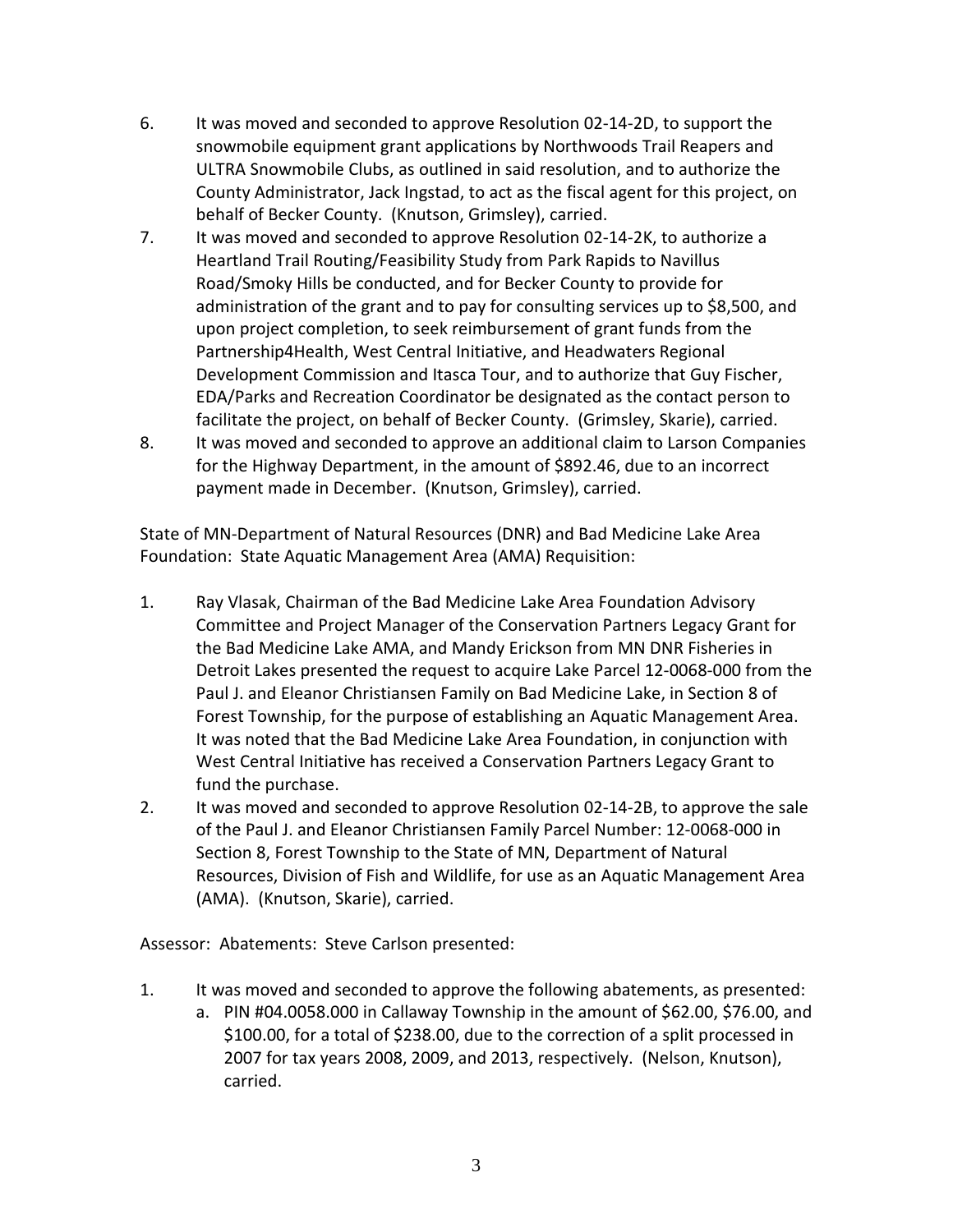Probation: Personnel Request: Program Coordinator (Re-Organization): Resolution 02-14-2E: Jodi Kulik and Brian Rubenstein presented:

1. It was moved and seconded to approve Resolution 02-14-2E, to eliminate the Diversion Worker position, due to a retirement, and to re-write and re-title the Youth Service Coordinator position to Program Coordinator, effective at the time of the upcoming retirement. (Grimsley, Skarie), carried.

Human Services: Christy Ramsey and Ronda Stock presented:

- 1. It was moved and seconded to approve the Human Services Claims for Human Services, Community Health, and Transit. (Grimsley, Skarie), carried.
- 2. It was moved and seconded to approve the Joint Powers Agreement, as amended, between the counties of Becker, Clay, Otter Tail, and Wilkin to establish a Joint Entity Community Health Board, as presented. (Skarie, Grimsley), carried.

Environmental: Steve Skoog presented:

- 1. It was moved and seconded to approve Resolution 02-14-2H, as amended, to hire one (1) Full-Time Compact Truck Operator/Transfer Station Attendant, to replace an anticipated vacancy in the department for a Full-Time Truck Driver. (Knutson, Nelson), carried.
- 2. It was moved and seconded to approve Resolution 02-14-2I, to hire one (1) Part-Time Compact Truck Operator/Transfer Station Attendant, due to a resignation. (Knutson, Skarie), carried.

Planning and Zoning: Patty Swenson presented:

- 1. It was moved and seconded to approve the increase in non-commissioner committee per diems (County operated committees only) and mileage reimbursement, effective January 1, 2014, for the following:
	- a. Recreational Advisory Committee (RAC) \$25.00 Chair; \$20 Member
	- b. Planning Commission \$60 Chair; \$50 Member
	- c. Board of Adjustments (BOA) \$70 Chair; \$60 Member
	- d. ZSOAC \$60 Chair; \$50 Member
	- e. Extension Add \$10 to current per diem.
	- f. Any other committees Add \$10 to current per diem. (Knutson, Nelson), carried.
- 2. It was moved and seconded to approve Resolution 02-14-2A, to hire one (1) Part-Time Office Support Specialist, due to a resignation. (Knutson, Skarie), carried.
- 3. The Planning Commission (February 18, 2014) tabled the request from Jeffrey Haugrud for a Conditional Use Permit (CUP), to establish a Classic Auto Dealership in an Agricultural Zone, including Classic Auto storage, with the project located at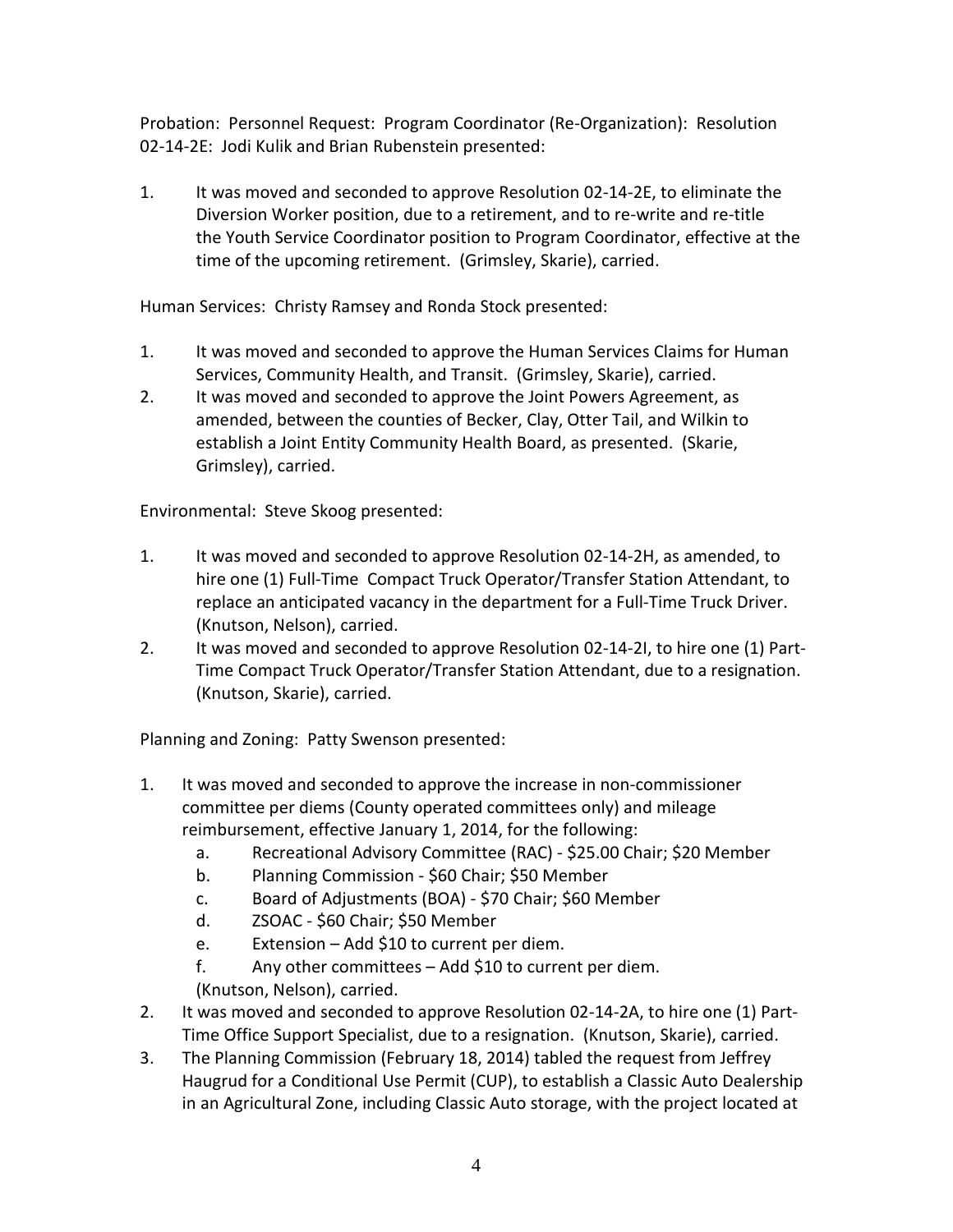11092 Hwy. 10, in Lake Park Township, with the applicant to present his request to the Planning Commission next month under "old" business. It was noted that there was no one present to represent the request.

- 4. It was moved and seconded to concur with the Planning Commission (February 18, 2014) to approve the request from James and Barry Shaw for a Certificate of Survey, to allow one tract consisting of 87,900 +/- with a remnant tract of 19.9 acres, and with a change of zone from Agricultural to Residential for the smaller parcel only based on the fact that the request meets the criteria of the Ordinance, and with the project located at 15730 Snowshoe Beach Road in Cormorant Township, Big Cormorant Lake. (Knutson, Nelson), carried.
- 5. It was moved and seconded to concur with the Planning Commission (February 18, 2014) to approve the request by John Hamilton for a Certificate of Survey, to allow one tract containing four (4) acres, with the remainder tract of 28.1 acres contingent on legal easement, and with the project located at 29221 Blackberry Road in Sugar Bush Township, Little Sugar Bush Lake. (Skarie, Okeson), carried. It was noted that the County cannot approve the survey nor can the survey be recorded until the easement is legally granted.
- 6. The next informational meeting is scheduled for Thursday, March 13, 2014 at 8:00 a.m. in the Third Floor meeting room of the Courthouse.

It was moved and seconded to add to the agenda a Gambling Application for Exempt Permit for the Cormorant Lion's Club on May 10, 2014 and to cancel Lunch Bunch for today at Godfather's Pizza, in lieu of a potluck gathering in honor of Auditor-Treasurer, Ryan Tangen, as he has taken a position with the Detroit Lakes Public School as the Business Manager. (Knutson, Grimsley), carried.

It was moved and seconded to approve the Gambling Application for Exempt Permit to conduct a Raffle for the Cormorant Lion's Club on May 10, 2014 at the Cormorant Community Center, 10929 County Highway #4, Pelican Rapids, MN 56572, in Cormorant Township. (Nelson, Knutson), carried.

Information Technology (IT): Rick Kelsven presented:

1. It was moved and seconded to approve the Becker County Cell Phone Policy, as presented. (Grimsley, Nelson), carried.

Highway: Jim Olson presented:

1. It was moved and seconded to approve Resolution 02-14-2F, to approve the final payment for Project SAP 003-749-001, consisting of Grading and Aggregate Base, in the amount of \$40,765.40, to Reierson Construction, Inc. of Bemidji, MN, and for the payment to be prepared and processed by the Highway Department. (Nelson, Knutson), carried.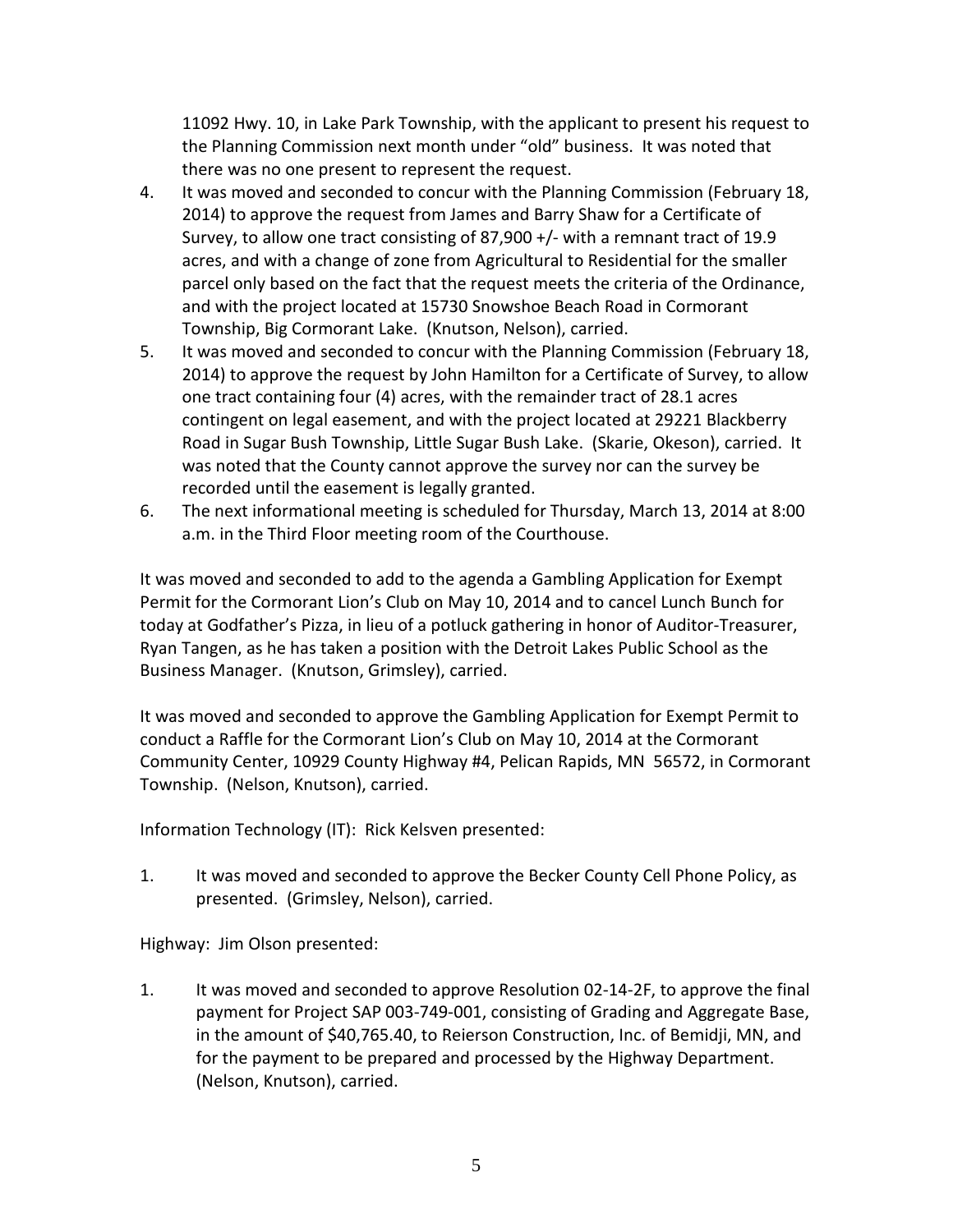It was moved and seconded to open the Public Hearing to Adopt a Proposed Local Options Sales Tax for Transportation (up to ½ cent). (Knutson, Grimsley), carried.

Public Hearing: Adoption of a Local Option Sales Tax for Transportation (Up to ½ Cent): Resolution 02-14-2G. Jim Olson, Becker County Highway Engineer presented:

- 1. Highway Engineer, Jim Olson provided a Power Point Presentation outlining the proposed SMART (Safe, Multi-Modal, Active, Responsible Transportation) Tax, including a list of projects for Phase 1 (upgrading of the Otto Zeck Road, safety improvements to the CSAH 6/11 Intersection, and reconstruction of Washington Avenue/CSAH 22), with the total project costs for Phase 1 at \$860,000.
- 2. Public comments were received with general overall support in favor of implementation of the tax. The City of Lake Park and the City of Detroit Lakes also provided letters of support. Discussion followed noting that the Minnesota legislature has given Counties this opportunity and there is a need to provide good roads for the residents and visitors of Becker County, that it's a win-win situation for all of us and that we are fortunate to have this opportunity.
- 3. Chair Okeson commented that he has received numerous comments from citizens in support of the tax and that the buying power is going to decrease by 30% in the future, with the costs to maintain our local roads increasing due to inflation rates at 4-5% each year.
- 4. It was moved and seconded to close the Public Hearing. (Nelson, Grimsley), carried.

It was moved and seconded to approve Revised Resolution 02-14-2G, as presented, to Adopt a Becker County Transportation Sales Tax and Use Tax to be dedicated exclusively to Becker County Road Projects and SMART (Safe, Multi-Modal, Active, Responsible Transportation), at the rate of one-half of one percent (.5%), pursuant to M.S. 297A.993, and that the Becker County Board of Commissioner's shall take public input on proposed transportation projects to be funded by the Transportation Sales Tax each year, and shall take action to re-affirm the tax on an annual basis during its budget development and adoption. (Skarie, Nelson), carried. Passed with a unanimous vote.

It was moved and seconded to approve the initial projects of SMART – Phase 1 as follows: Otto Zeck Road – Gravel to Pavement - Cost: \$350,000; CSAH 6/11 Intersection – Safety Improvement – Cost: \$10,000; Washington Avenue/CSAH 22 – Reconstruction – Cost: \$500,000 (provide gap funding to eliminate State Aid Funding advance request); and with the combined SMART Phase 1 Project Construction costs at \$860,000. (Grimsley, Nelson), carried.

It was move and seconded to close the session for Union Negotiations. (Nelson, Grimsley), carried.